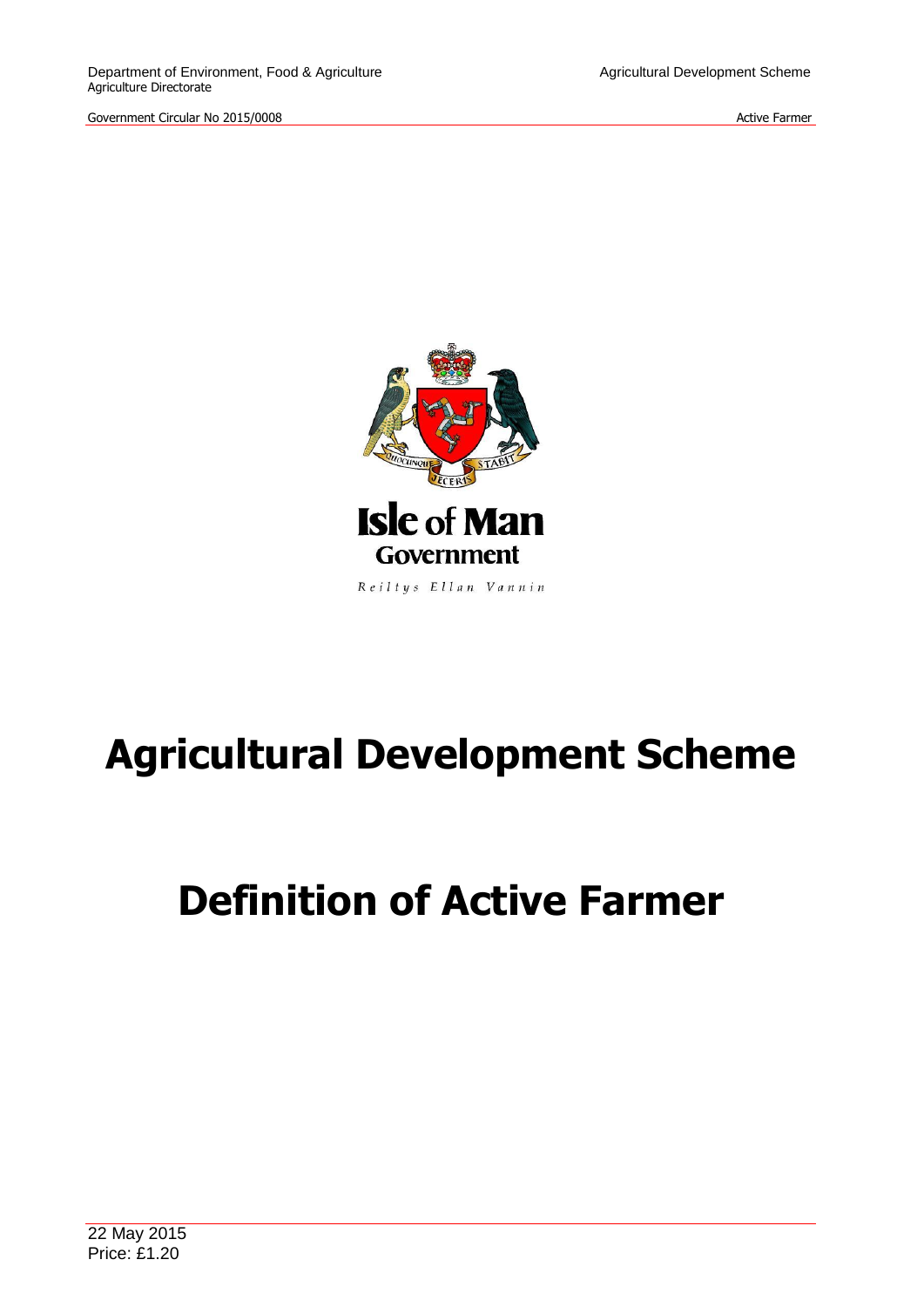## **Purpose of the policy**

This DEFA policy is to provide a single definition as a clear statement of the Department's vision of an active farmer.

## **Policy**

The Department seeks to provide support to agricultural businesses, where the core enterprise clearly consists of "conventional" farming enterprises where the person carrying out the agricultural activity falls within the definition of active farmer given below. However, it is expected that a significant minority of any individual agricultural business may consist of diversified commercial enterprises which are undertaken onfarm and complement the conventional enterprises.

### **Definition of Active farmer:**

"active farmer" means a person who –

- (a) undertakes an activity or activities listed in the definition of "agriculture" in this Scheme; and
- (b) is responsible for the decision making power, benefits and financial risks in relation to the agricultural activity in (a) above; and
- (c) is in possession of records of agricultural type expenses and receipts on which they are the named recipient, and which are readily available for inspection by the Department.

An active farmer is an individual, an equal or senior partner or an equal or major shareholder in a business, who has the decision making power, is responsible for the financial risks normally faced by a farming business and will be the beneficiary in relation to the agricultural activity undertaken on the land which comprises the application. They must have management control of the land. This can be determined by the applicant demonstrating they undertake financial transactions on behalf of the business; such activity should be evidenced by providing specimens of the following records as required.

### **Assessment**

To qualify automatically as an active farmer the applicant will be expected to meet one or both of the following eligibility requirements, as calculated from their census return: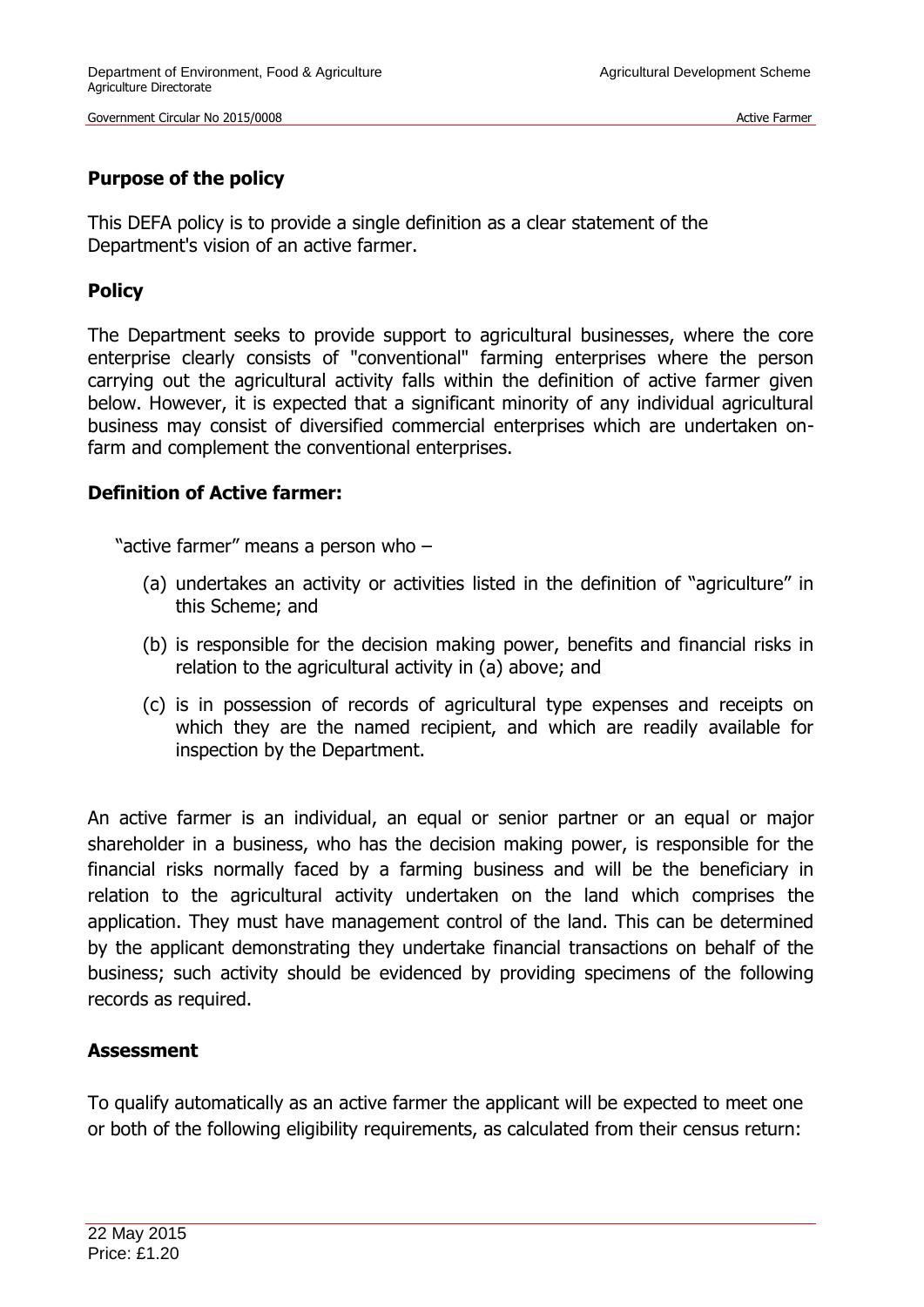Their declared stocking/cropping would generate a 520 standard hours labour requirement per annum (standard hours will be from a recognised, independent source and published on the DEFA website).

and/or

 The declared livestock stock numbers would achieve a minimum stocking level of 0.45LU/BML acre on the relevant forage area as outlined in GC 02/13 Countryside Care Scheme - National Reserve Policy

However, where these criteria are not met, additional evidence of farm business activity may be requested by the Department to demonstrate that the claimant would normally fulfil the 'active farmer' criteria.

## **Additional Evidence to Demonstrate Compliance**

Predominantly Stock Farmers:

- Current movement records for stock.
- Current medicine stock and use records.
- Relevant invoices for feed, fertiliser and pesticides if appropriate.
- Evidence of sales of produce and/or livestock.

Predominantly Arable Farmers:

- Relevant invoices for inputs seeds, fertilizers, sprays, etc.
- Evidence of returns from the agricultural activity (sales receipts, etc).

Mixed farms:

• Will be required to provide an appropriate selection from the examples above.

Only receipts obtained by a farmer from their agricultural activities on the farm on which ADS is being claimed are considered for this test. A receipt from working on someone else's holding (as with most agricultural contracting and contract farming) will not be considered a receipt from agricultural activities.

Receipts from the processing of agricultural products are only considered relevant if the product remains in the ownership of the farmer and remains an agricultural product.

Receipts from the breeding of animals (for example, receipts from the selling on of animals after the breeding of the animals) are considered agricultural receipts, irrespective of the nature of the animal or the final use of the animal.